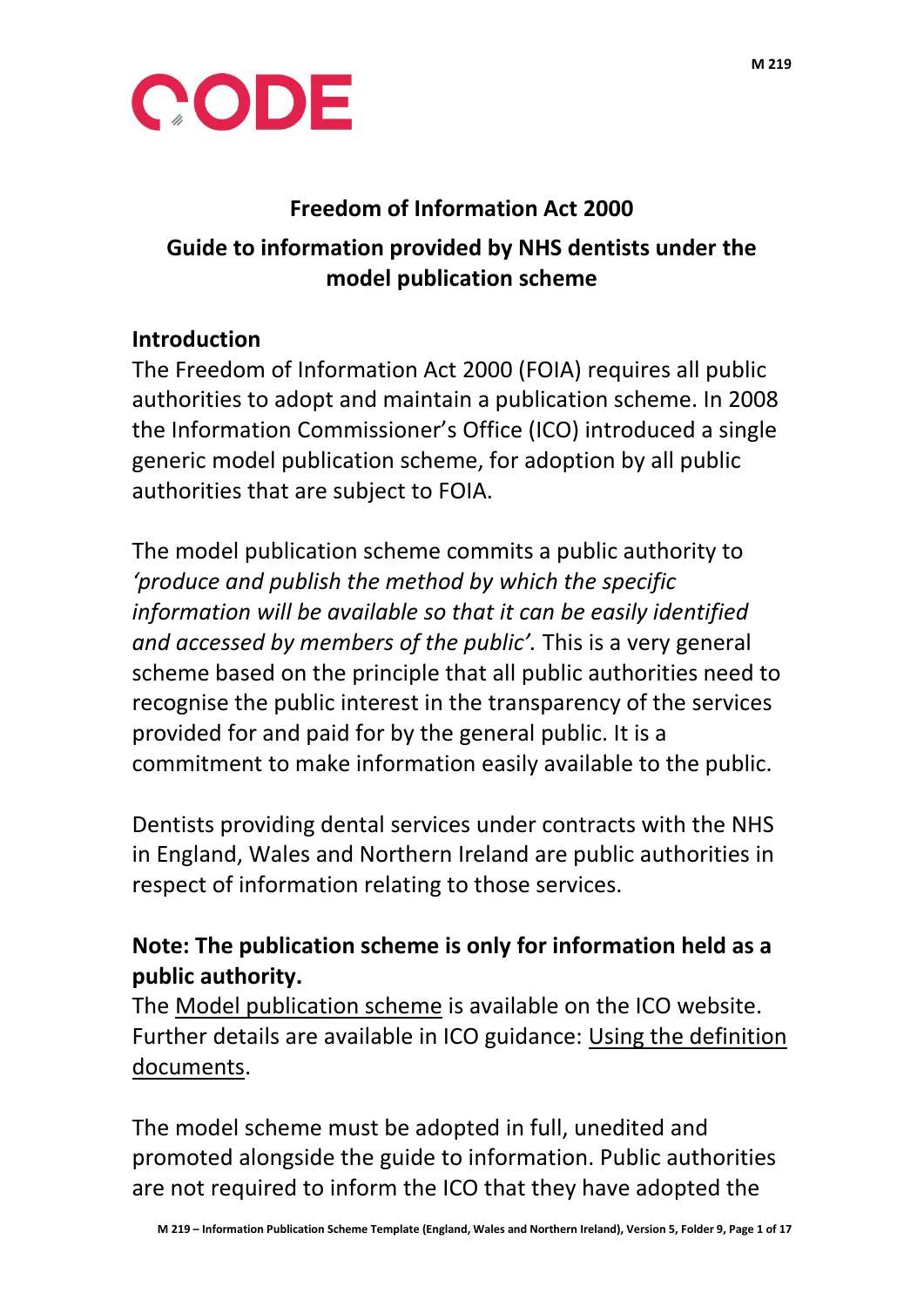

scheme; we will assume they have done so unless we hear otherwise.

### **A public authority is in breach of FOIA if it has not adopted the model scheme or is not publishing in accordance with it.**

To assist dentists, we have produced this template guide to information. The template will help them to draw up their guide to information, indicating what information they will provide, how it will be provided and whether any charge will be made for its provision. They should consider expanding elements of it to provide greater explanation and additional information, where this can be done. For example, if there are specific plans for the provision of NHS services these could be detailed. It is not necessary to submit the guide completed by the practice to the ICO for approval.

This and the model scheme document itself form the basis of the publication scheme commitment by NHS dentists.

#### **Information included in the guide to information**

The template lists the information we think that dentists should hold and make available within each class. When completed, this will provide a list of all the information the dentist will make routinely available, explain how it can be accessed and whether or not a charge will be made for it. Dentists must:

- state how the specific information can be obtained and if there is a cost involved;
- complete the relevant columns in the template guide; and

 ensure the public can access the completed guide and the information listed in it.

The guide, like the model scheme document itself, does not need further approval by the Information Commissioner.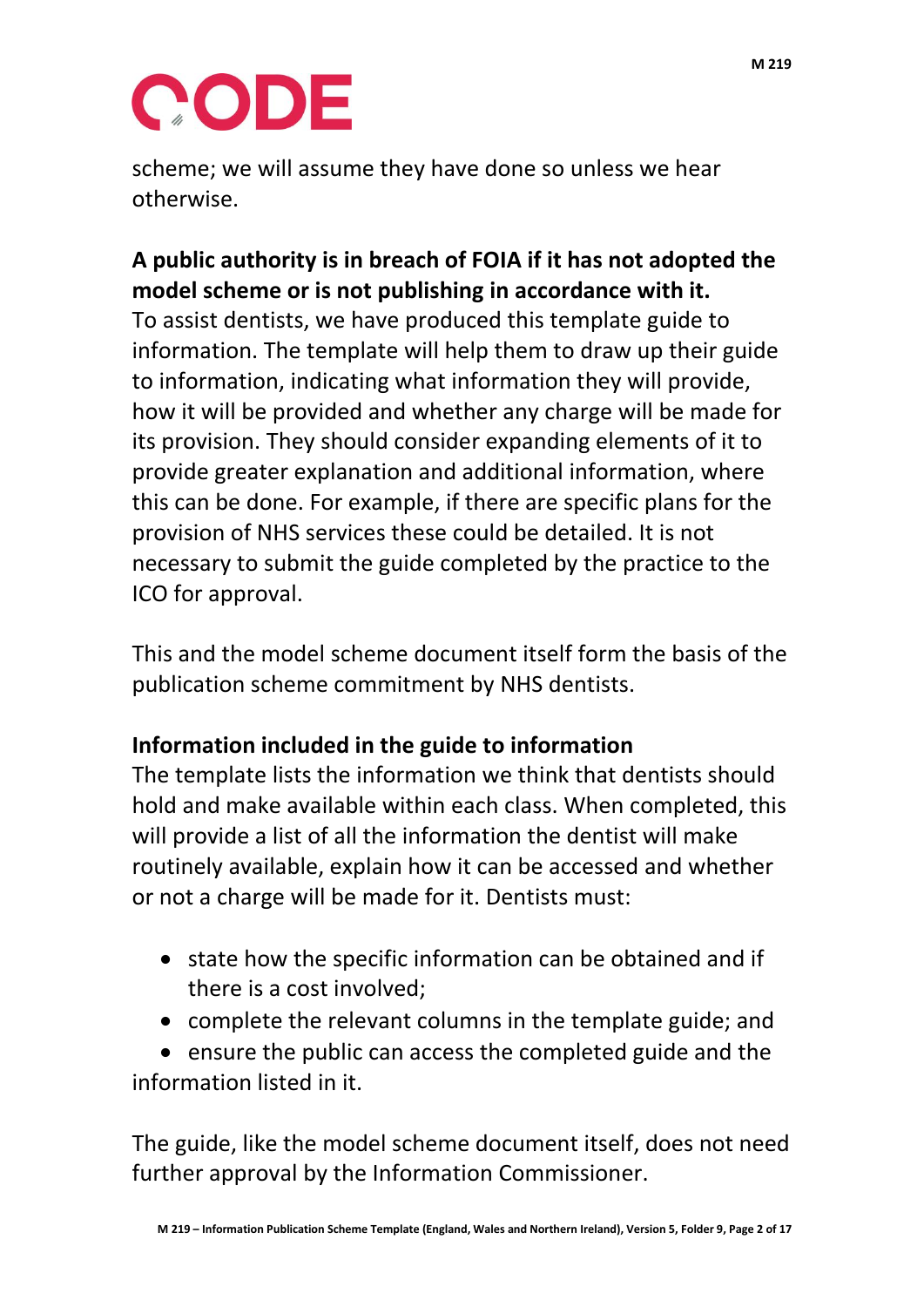

Dentists should note that they are not expected to routinely publish all information; for example, where they do not hold it or where it is publicly available elsewhere or is exempt. We list such circumstances below.

We would expect dentists to make the information in the guide available unless:

- they do not hold the information;
- the information is exempt under one of the FOIA exemptions or Environmental Information Regulations 2004 (EIR) exceptions, or its release is prohibited under another statute;
- the information is readily and publicly available from an external website; such information may have been provided either by the dentist or on their behalf. The dentist must provide a direct link to that information;
- the information is archived, out of date or otherwise inaccessible; or
- it would be impractical or resource-intensive to prepare the material for routine release.

If the information is only held by another public authority, the dentist should provide details of where to obtain it.

For guidance on responding to requests for personal data, please refer to [the Subject Access code of practice.](http://ico.org.uk/for_organisations/data_protection/~/media/documents/library/Data_Protection/Detailed_specialist_guides/subject-access-code-of-practice.PDF)

#### **Datasets: publishing datasets for re-use**

The law requires public authorities, including dentists, to publish under their publication scheme any dataset they hold that has been requested, together with any updated versions, unless they are satisfied that it is not appropriate to do so. So far as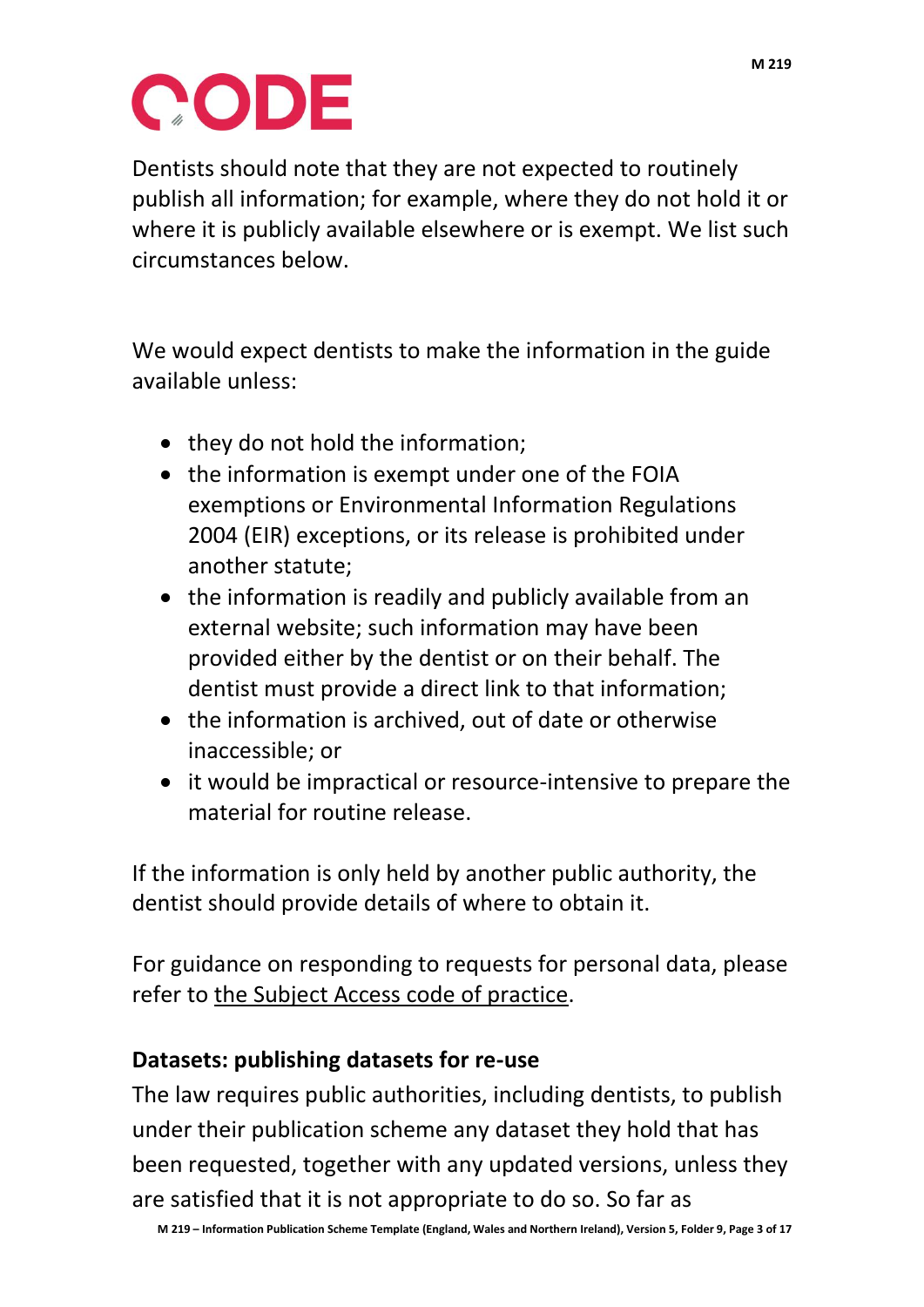# CODE

reasonably practicable, they must publish it in an electronic form that is capable of re-use.

FOIA requires public authorities, including dentists, to publish under their publication scheme any dataset they hold that has been requested, together with any updated versions, unless they are satisfied that it is not appropriate to do so.

For the purpose of this guide to information, a dataset is a collection of factual raw data held electronically that has been obtained or recorded in connection with providing NHS dentistry. The dataset provisions are about making information that is released under FOIA available for re-use. Dentists do not have to publish in their publication schemes any information that would be exempt from disclosure in response to a FOIA request eg patient records.

If dentists are making a dataset routinely available under their publication scheme, then so far as reasonably practicable, they must publish it in an electronic form that is capable of re-use. If the dataset or any part of it is a relevant copyright work and the dentist is the only owner of the copyright, they must make it available for re-use under the terms of a specified licence. The Datasets Code of Practice recommends that public authorities make datasets available for re-use under the [Open Government](http://www.nationalarchives.gov.uk/doc/open-government-licence/version/2/)  [Licence.](http://www.nationalarchives.gov.uk/doc/open-government-licence/version/2/)

The term 'dataset' is defined in section 11(5) of FOIA. The terms 'relevant copyright work' and 'specified licence' are defined in section 19(8) of FOIA. The ICO has published [guidance on the](http://www.ico.org.uk/for_organisations/guidance_index/~/media/documents/library/Freedom_of_Information/Detailed_specialist_guides/datasets-foi-guidance.pdf)  [dataset provisions in FOIA.](http://www.ico.org.uk/for_organisations/guidance_index/~/media/documents/library/Freedom_of_Information/Detailed_specialist_guides/datasets-foi-guidance.pdf) This explains what is meant by "not appropriate" and "capable of re-use".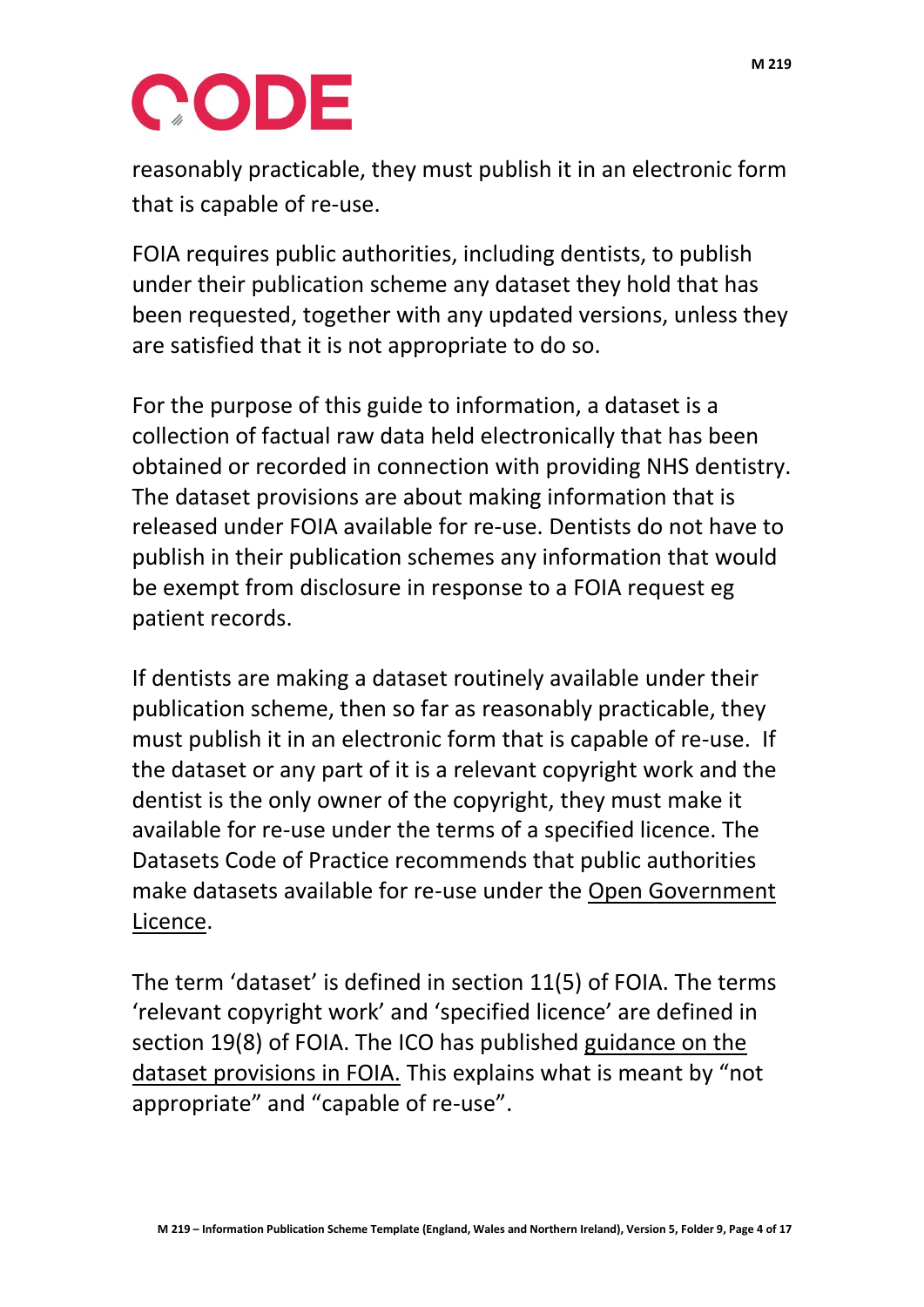

#### **Fees and charging**

Information available through a dentist's publication scheme should be readily available at a low cost or at no cost to the public. If a dentist does charge for this information, we expect the charges to be justifiable, clear and kept to a minimum.

Charges may be made for activities such as printing, photocopying and postage as well as information that the dentist is legally authorised to charge for. Anyone requesting information must be informed of any charge before the information is provided. Dentists may ask for payment before providing the information. Guidance on our website: [Charging](https://ico.org.uk/media/for-organisations/documents/1158/can_i_charge_for_information.pdf)  [for information in a publication scheme](https://ico.org.uk/media/for-organisations/documents/1158/can_i_charge_for_information.pdf) provides more details.

If the dentist charges a fee for licensing the re-use of datasets, they should state in the guide to information how this is calculated and whether the charge is made under the Re-use Fees Regulations or under other legislation. The dentist cannot charge a re-use fee if they make the datasets available for re-use under the Open Government Licence.

#### **FOI requests and the publication scheme**

It is important to note that a publication scheme simply sets out the information that is routinely available. Information that is not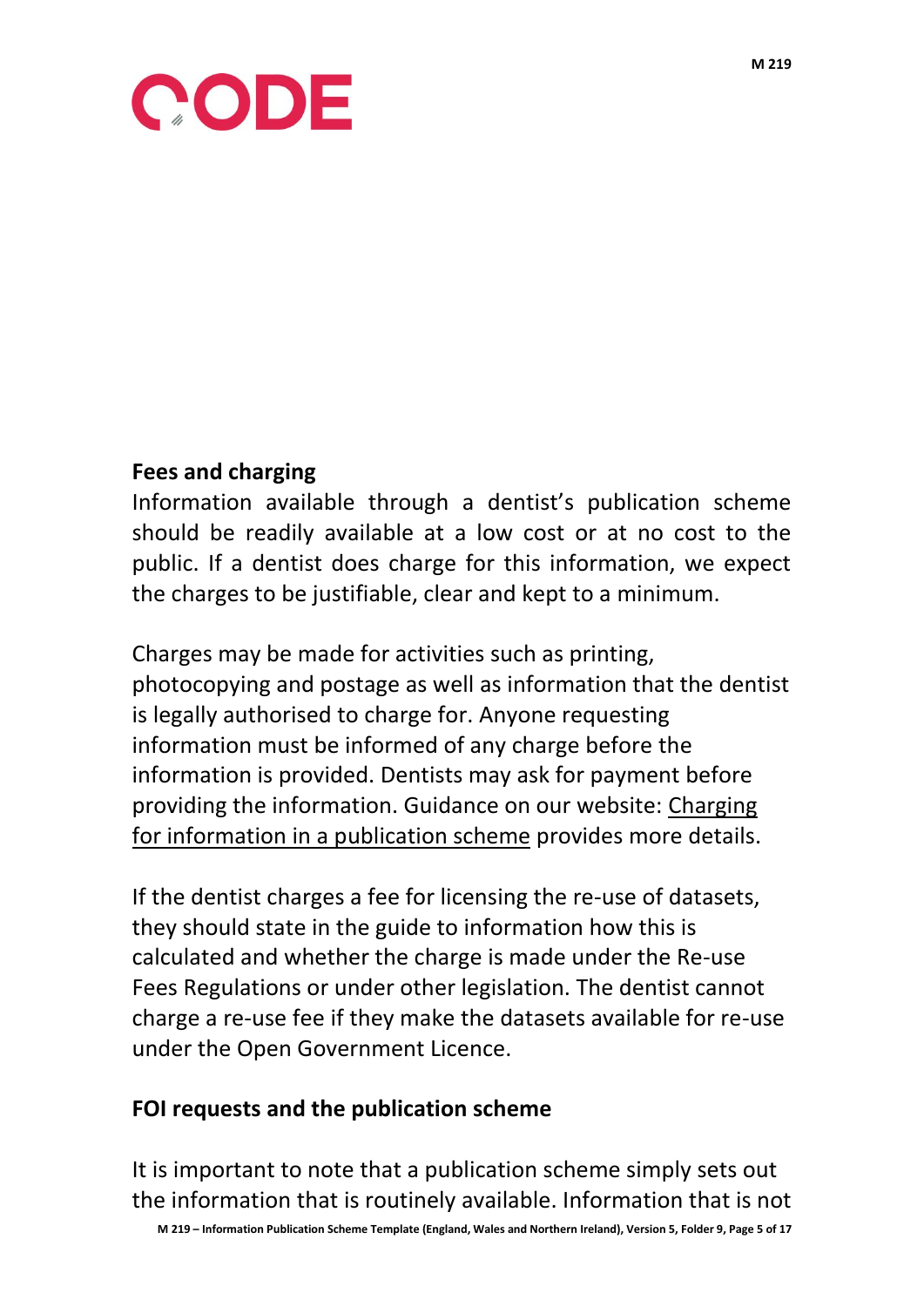

listed in the guide to information can still be requested and should be made available unless it can be legitimately withheld.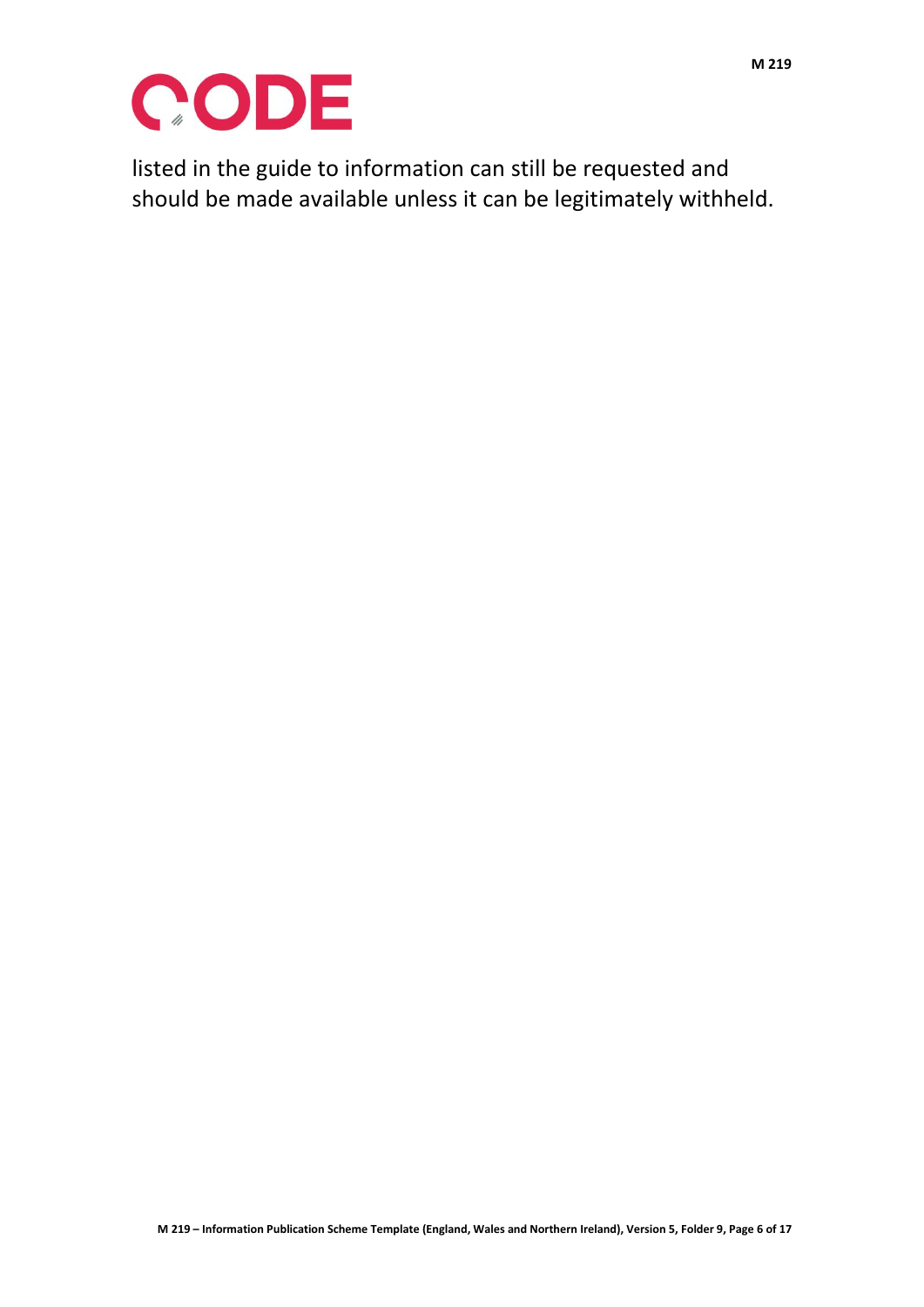

**Information available from Park Road Dental Care under the Freedom of Information Act model publication scheme**

| Information to be published                                                                                                 | How the information can be obtained<br>(eg hard copy, website)                                          | Cost      |
|-----------------------------------------------------------------------------------------------------------------------------|---------------------------------------------------------------------------------------------------------|-----------|
| Class 1 - Who we are and what we<br>do<br>(Organisational information,<br>structures, locations and contacts)               | Hard copy - practice information leaflet<br>Website                                                     | No charge |
| This will be current information<br>only                                                                                    |                                                                                                         |           |
| Who's who in the practice                                                                                                   | Team member information is available on the practice<br>website and in the practice information leaflet | No charge |
| Contact details for the practice<br>(named contacts where possible<br>with telephone number and email<br>address (if used)) | Contact details are available on the practice website at<br>the practice information leaflet            | No charge |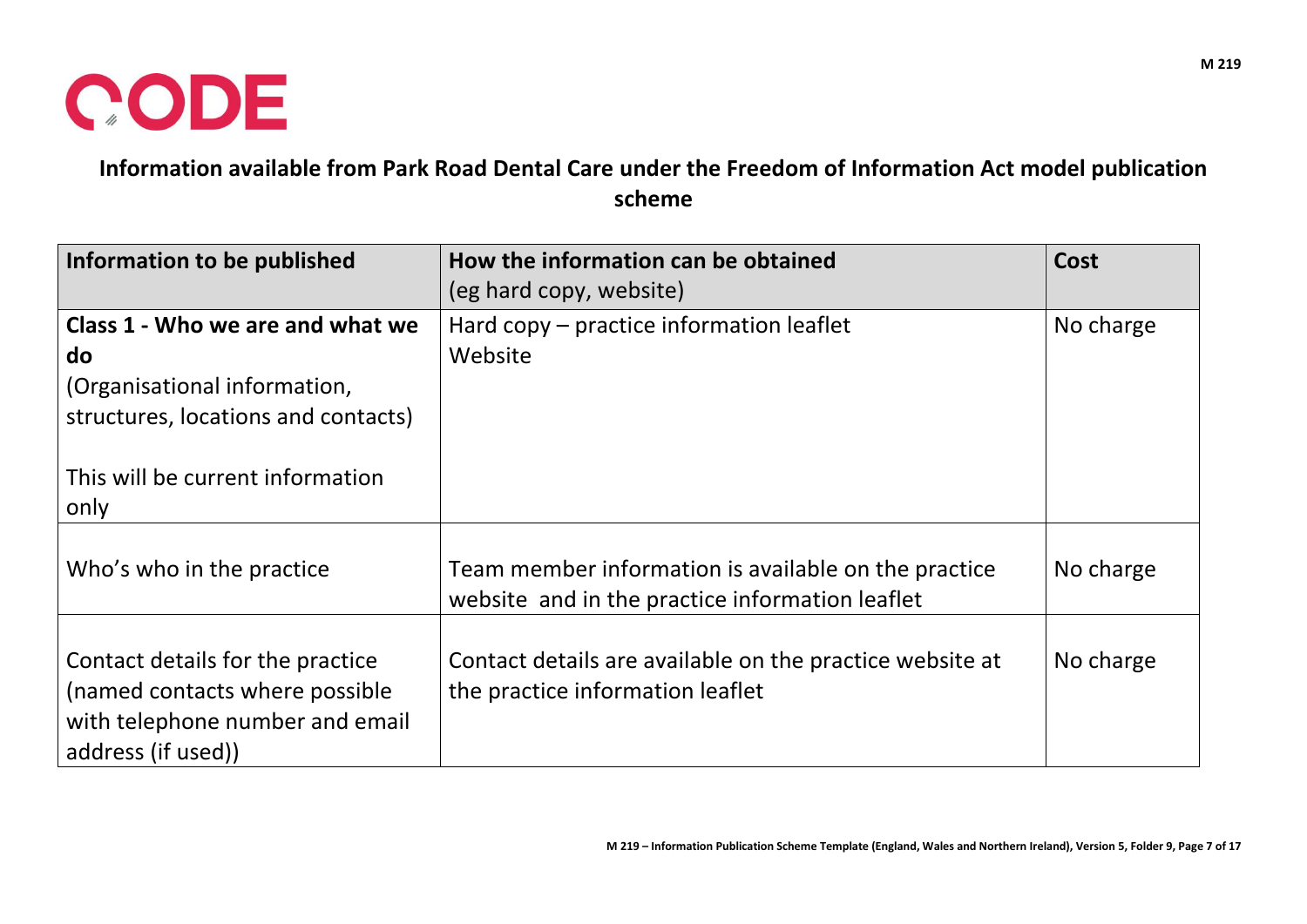

| Opening hours                                                                                                                                                                                                                        | Our current opening hours are available on the practice<br>website in the practice information leaflet                     | No charge                                                   |
|--------------------------------------------------------------------------------------------------------------------------------------------------------------------------------------------------------------------------------------|----------------------------------------------------------------------------------------------------------------------------|-------------------------------------------------------------|
| Class $2$ – What we spend and how<br>we spend it<br>(Financial information relating to<br>projected and actual income and                                                                                                            | Not in public domain                                                                                                       | Not relevant                                                |
| expenditure, procurement,<br>contracts and financial audit)<br>Current and previous financial year<br>as a minimum                                                                                                                   |                                                                                                                            |                                                             |
| Details on NHS funding received by<br>the practice and the cost of<br>operating the NHS contract. We<br>would expect dentists to consider<br>publishing as much information as<br>possible, including as much detail as<br>possible. | England and Wales: The value of our GDS/PDS contract<br>with the NHS and targets are available from [the practice<br>owner | 10p per<br>photocopy<br>£4 per CD<br>£4 per<br>memory stick |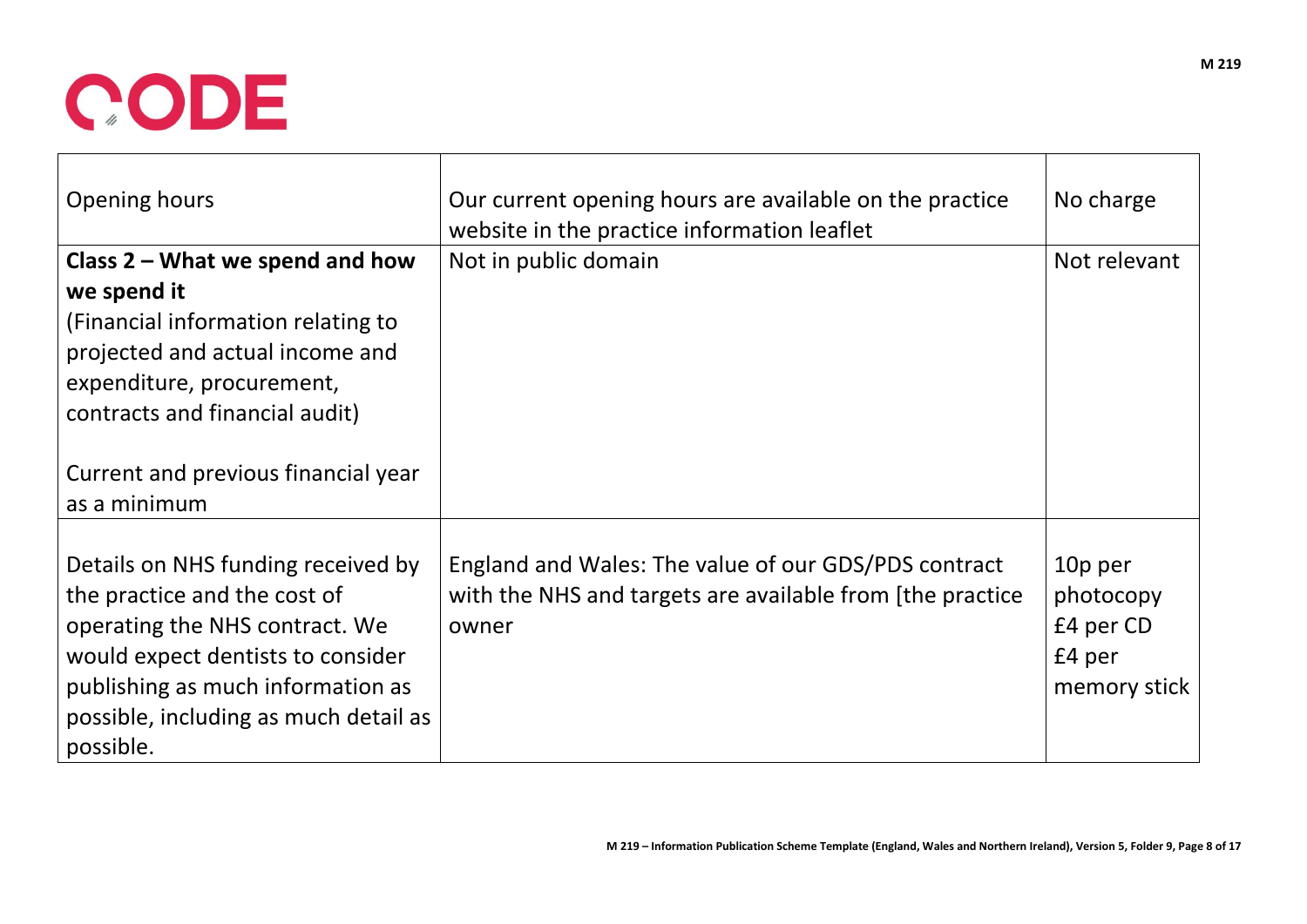

| Total annual expenditure on the<br>provision of our contracted services<br>(since most practices also provide)<br>care to patients on a private basis,<br>the costs have been apportioned) | The practice provides both NHS and private treatment to<br>patients. Information regarding the annual costs to the<br>practice to deliver our NHS services is available from the<br>practice owner | 10p per<br>photocopy<br>£4 per CD<br>£4 per<br>memory stick |
|--------------------------------------------------------------------------------------------------------------------------------------------------------------------------------------------|----------------------------------------------------------------------------------------------------------------------------------------------------------------------------------------------------|-------------------------------------------------------------|
| Audit of NHS income, if held                                                                                                                                                               | The practice is not audited and no information is held.                                                                                                                                            |                                                             |
| Class 3 – What our priorities are<br>and how we are doing<br>(Strategies and plans, performance<br>indicators, audits, inspections and<br>reviews)                                         |                                                                                                                                                                                                    |                                                             |
| Current and previous year as a<br>minimum                                                                                                                                                  |                                                                                                                                                                                                    |                                                             |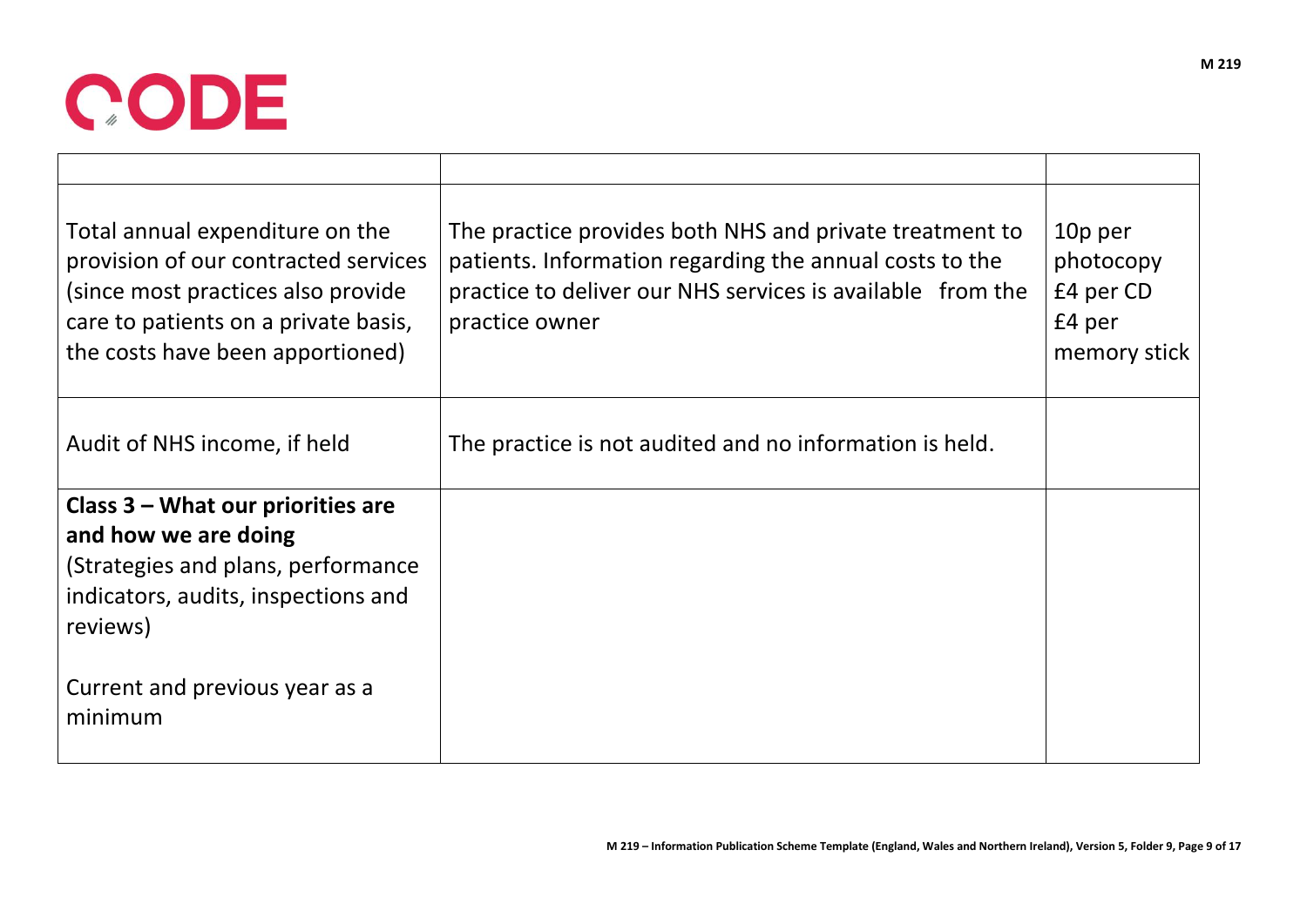

| Plans for the development and<br>provision of NHS services                                                                                                                                                                | The practice has a strategic action plan in place (G 151A)<br>with objectives to develop our NHS service                     | 10p per<br>photocopy<br>£4 per CD<br>£4 per<br>memory stick |
|---------------------------------------------------------------------------------------------------------------------------------------------------------------------------------------------------------------------------|------------------------------------------------------------------------------------------------------------------------------|-------------------------------------------------------------|
| Performance data including<br>performance against targets                                                                                                                                                                 | England and Wales: Information regarding targets and our<br>performance against them is available from the practice<br>owner | 10p per<br>photocopy<br>£4 per CD<br>£4 per<br>memory stick |
| Practice inspection. Inspection<br>reports by regulators [for England:<br>the Care Quality Commission (CQC);<br><b>Wales: Healthcare Inspectorate</b><br>Wales; or Northern Ireland: the<br><b>Regulation and Quality</b> | Our latest CQC inspection report is available on the CQC<br>website                                                          | No Charge                                                   |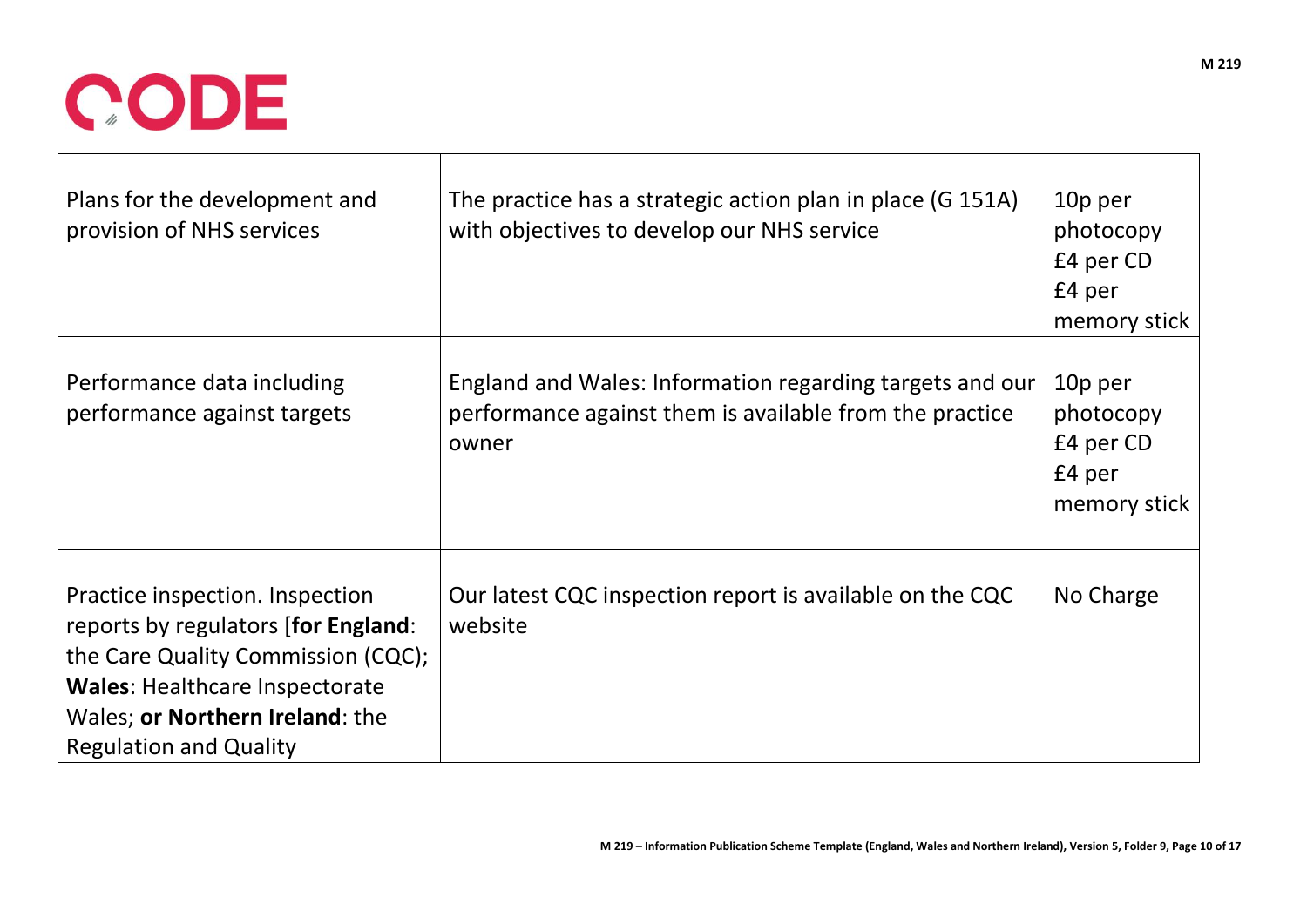## CODE

| Improvement Authority (RQIA)]             |                                                            |              |
|-------------------------------------------|------------------------------------------------------------|--------------|
| Class 4 – How we make decisions           |                                                            |              |
| (Decision making processes and            |                                                            |              |
| records of decisions)                     |                                                            |              |
| Current and previous year as a<br>minimum |                                                            |              |
|                                           | The practice carries out an annual management review       |              |
| Records of decisions made in the          | each year (G 170-TM2). Information regarding decisions     | 10p per      |
| practice/firm affecting the provision     | made as a result of the review, which affect the provision | photocopy    |
| of NHS services.                          | of NHS services, is available from [the practice owner     | £4 per CD    |
|                                           |                                                            | £4 per       |
|                                           |                                                            | memory stick |
| Class $5 -$ Our policies and              |                                                            |              |
| procedures                                |                                                            |              |
| (Current written protocols, policies      |                                                            |              |
| and procedures for delivering our         |                                                            |              |
| services and responsibilities)            |                                                            |              |
|                                           |                                                            |              |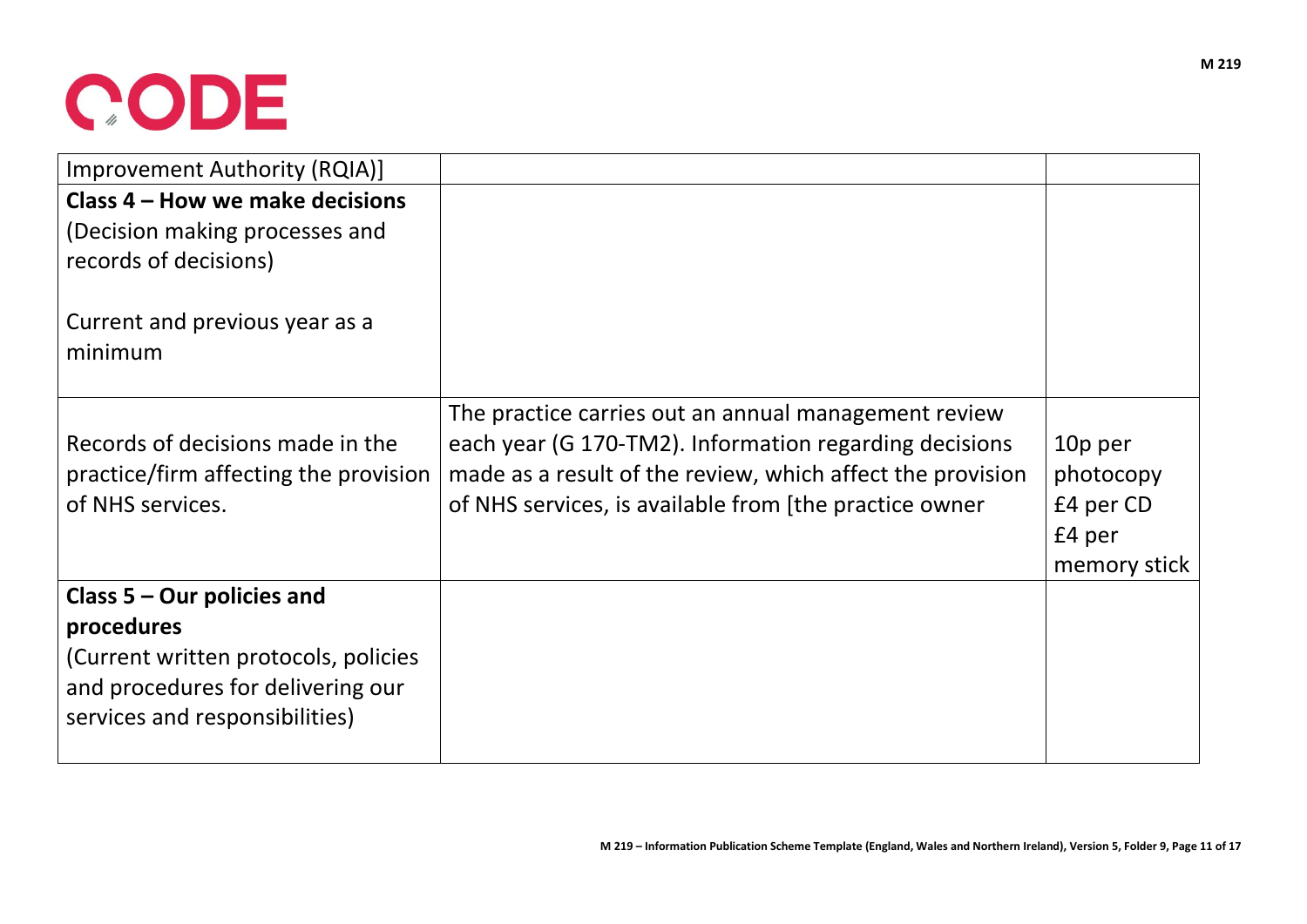

| Current information only.            |                                                           |              |
|--------------------------------------|-----------------------------------------------------------|--------------|
| Here we have listed the              |                                                           |              |
| policies we would expect             |                                                           |              |
| practices to have. Any               |                                                           |              |
| additional policies should           |                                                           |              |
| also be listed.                      |                                                           |              |
| Mark "not held" against any policies |                                                           |              |
| that are not actually held.          |                                                           |              |
|                                      |                                                           | 10p per      |
| Policies and procedures about        | Our Patient experience policy (M 233-PEX) is available    | photocopy    |
| customer service                     | from reception.                                           | £4 per CD    |
|                                      |                                                           | £4 per       |
|                                      |                                                           | memory stick |
|                                      |                                                           |              |
| Policies and procedures about        | Information available from reception includes, but is not | 10p per      |
| employment of staff                  | limited to:                                               | photocopy    |
|                                      |                                                           | £4 per CD    |
|                                      | Recruitment and selection policy and procedure (M         | £4 per       |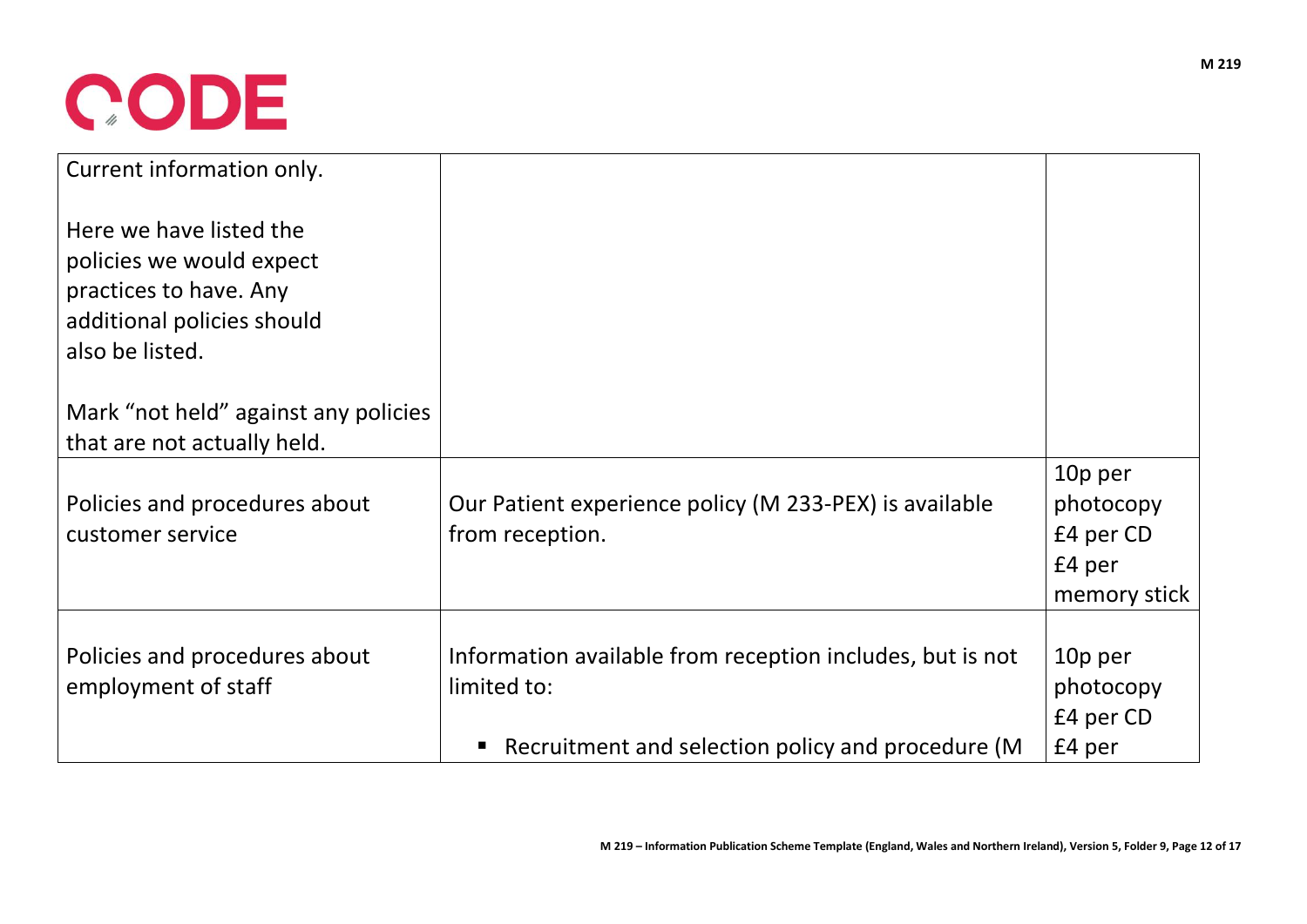

|                               | 222H)                                                    | memory stick |
|-------------------------------|----------------------------------------------------------|--------------|
|                               | Employment and induction policy (M 233-EIN)              |              |
|                               | Disciplinary (M 227A), Grievance (M 227B) and            |              |
|                               | Capability (M 227D) procedures                           |              |
|                               |                                                          | 10p per      |
| Equality and diversity policy | Our Equality, dignity and human right policy (M 233-EQD) | photocopy    |
|                               | is available from reception.                             | £4 per CD    |
|                               |                                                          | £4 per       |
|                               |                                                          | memory stick |
|                               |                                                          | 10p per      |
| Health and safety policy      | Our Health and safety policy (M 250C) is available from  | photocopy    |
|                               | reception.                                               | £4 per CD    |
|                               |                                                          | £4 per       |
|                               |                                                          | memory stick |
|                               |                                                          | 10p per      |
| Infection control policy      | Our Infection control policy (M 257A) and procedures (M  | photocopy    |
|                               | 257B) are available from reception.                      | £4 per CD    |
|                               |                                                          | £4 per       |
|                               |                                                          | memory stick |
|                               |                                                          | 10p per      |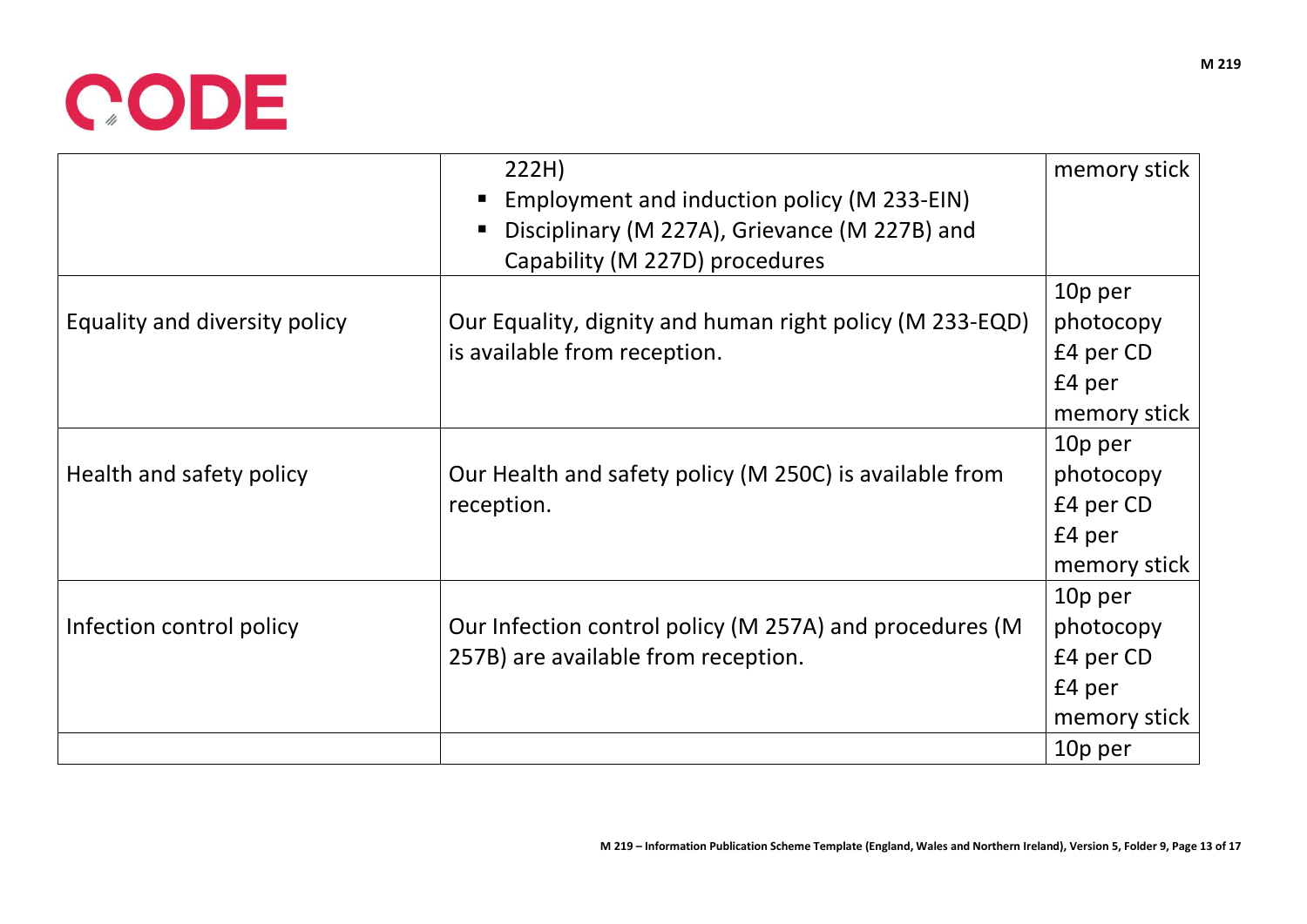

| Radiation protection checklist      | Information from our Radiation protection folder is    | photocopy    |
|-------------------------------------|--------------------------------------------------------|--------------|
|                                     | available from the practice manager.                   | £4 per CD    |
|                                     |                                                        | £4 per       |
|                                     |                                                        | memory stick |
|                                     |                                                        | No charge    |
| Complaints procedures (including    | Our complaints procedure is displayed in reception and |              |
| those covering requests for         | on the practice website]. Copies are available from    |              |
| information and operating the       | reception.                                             |              |
| publication scheme)                 |                                                        |              |
|                                     |                                                        | 10p per      |
| Records management policies         | Our Record management policy (M 233-REM) is available  | photocopy    |
| (records retention, destruction and | from reception.                                        | £4 per CD    |
| archive)                            |                                                        | £4 per       |
|                                     |                                                        | memory stick |
|                                     |                                                        | 10p per      |
| Confidentiality and data protection | Our Confidentiality (M 233-CON) and Data protection (M | photocopy    |
| policies                            | 233-DPT) policies are available from reception.        | £4 per CD    |
|                                     |                                                        | £4 per       |
|                                     |                                                        | memory stick |
|                                     |                                                        | 10p per      |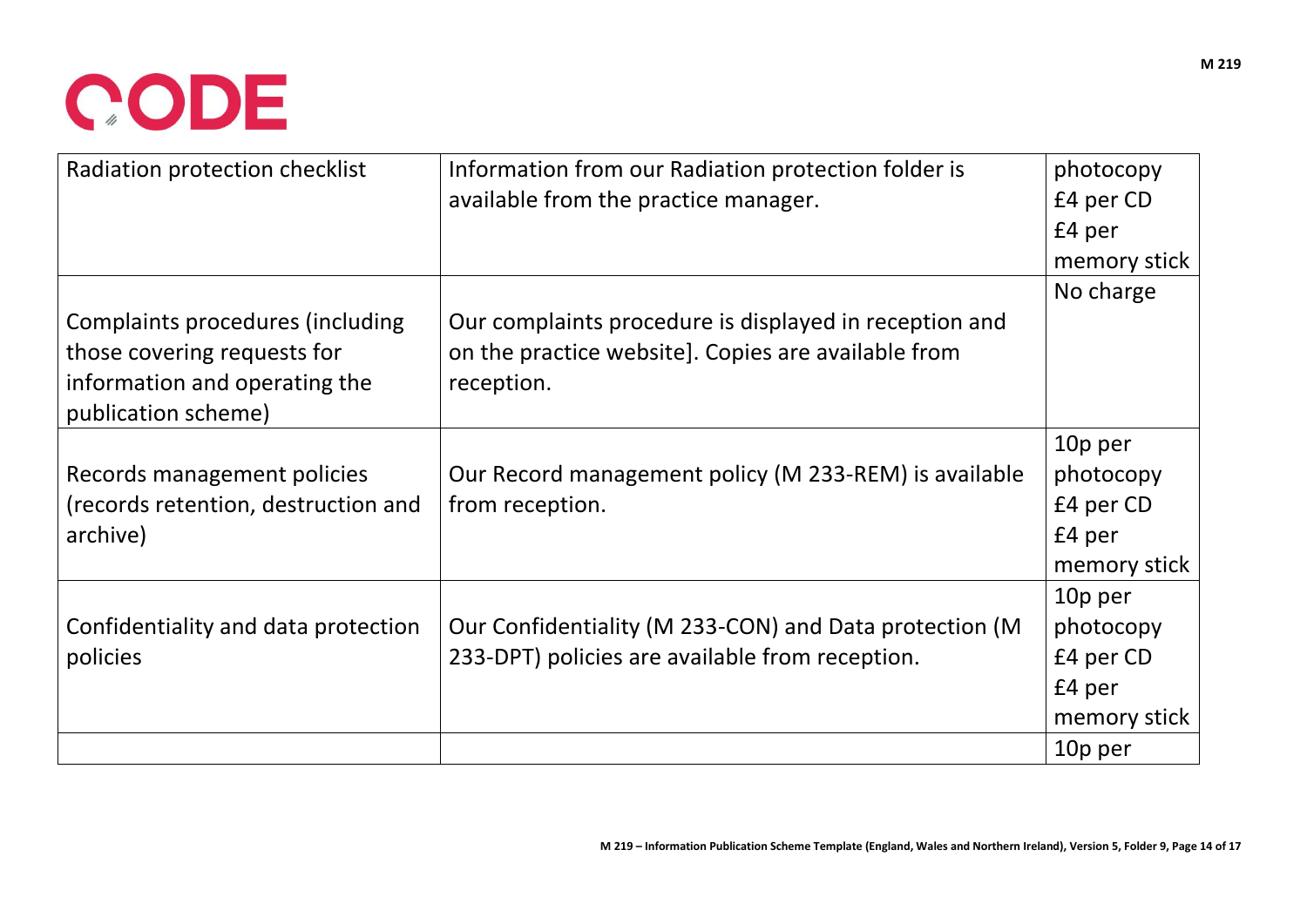

| Policies and procedures for<br>handling requests for information | Requests for information are covered in our Data<br>protection policy (M 233-DPT), which is available from | photocopy<br>£4 per CD |
|------------------------------------------------------------------|------------------------------------------------------------------------------------------------------------|------------------------|
|                                                                  | reception.                                                                                                 | £4 per                 |
|                                                                  |                                                                                                            | memory stick           |
| <b>Practice information leaflet</b>                              | Our practice information leaflet is available at reception.                                                | No charge              |
| Class $6$ – Lists and Registers                                  |                                                                                                            |                        |
| Currently maintained lists and                                   |                                                                                                            |                        |
| registers only                                                   |                                                                                                            |                        |
| We recognise that it is unlikely that                            |                                                                                                            |                        |
| dentists are going to have registers                             |                                                                                                            |                        |
| available for public inspection and                              |                                                                                                            |                        |
| while this remains the case "none                                |                                                                                                            |                        |
| held" can be entered in this section.                            |                                                                                                            |                        |
|                                                                  |                                                                                                            |                        |
| Any publicly available register or list                          | None held                                                                                                  |                        |
| (if any are held this should be                                  |                                                                                                            |                        |
| publicised; in most circumstances                                |                                                                                                            |                        |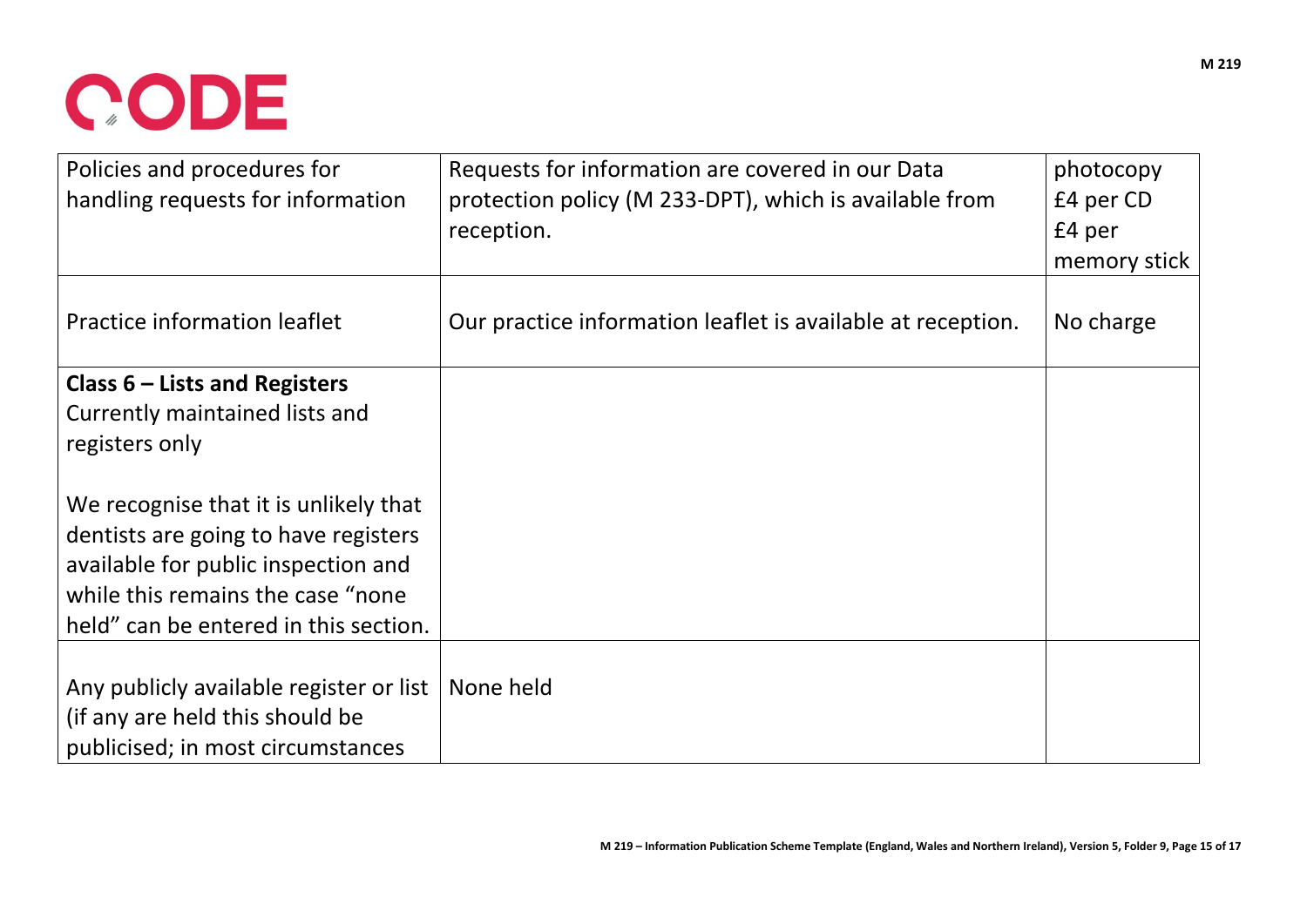

| existing access provisions will<br>suffice).                                                                                                                  |                                                                                                                                                                                         |           |
|---------------------------------------------------------------------------------------------------------------------------------------------------------------|-----------------------------------------------------------------------------------------------------------------------------------------------------------------------------------------|-----------|
| Class $7$ – The services we offer<br>(Information about the services we<br>offer, including leaflets, guidance<br>and newsletters produced for the<br>public) |                                                                                                                                                                                         |           |
| Current information only                                                                                                                                      |                                                                                                                                                                                         |           |
| The services provided under<br>contract to the NHS                                                                                                            | Information about the services we offer is outlined in our<br>practice information leaflet, which is available from<br>reception and on our website at website address                  | No charge |
| Charges for any of these services                                                                                                                             | Information regarding charges for NHS services is<br>displayed on posters in reception, in our practice<br>information leaflet, which is available from reception and<br>on our website | No charge |